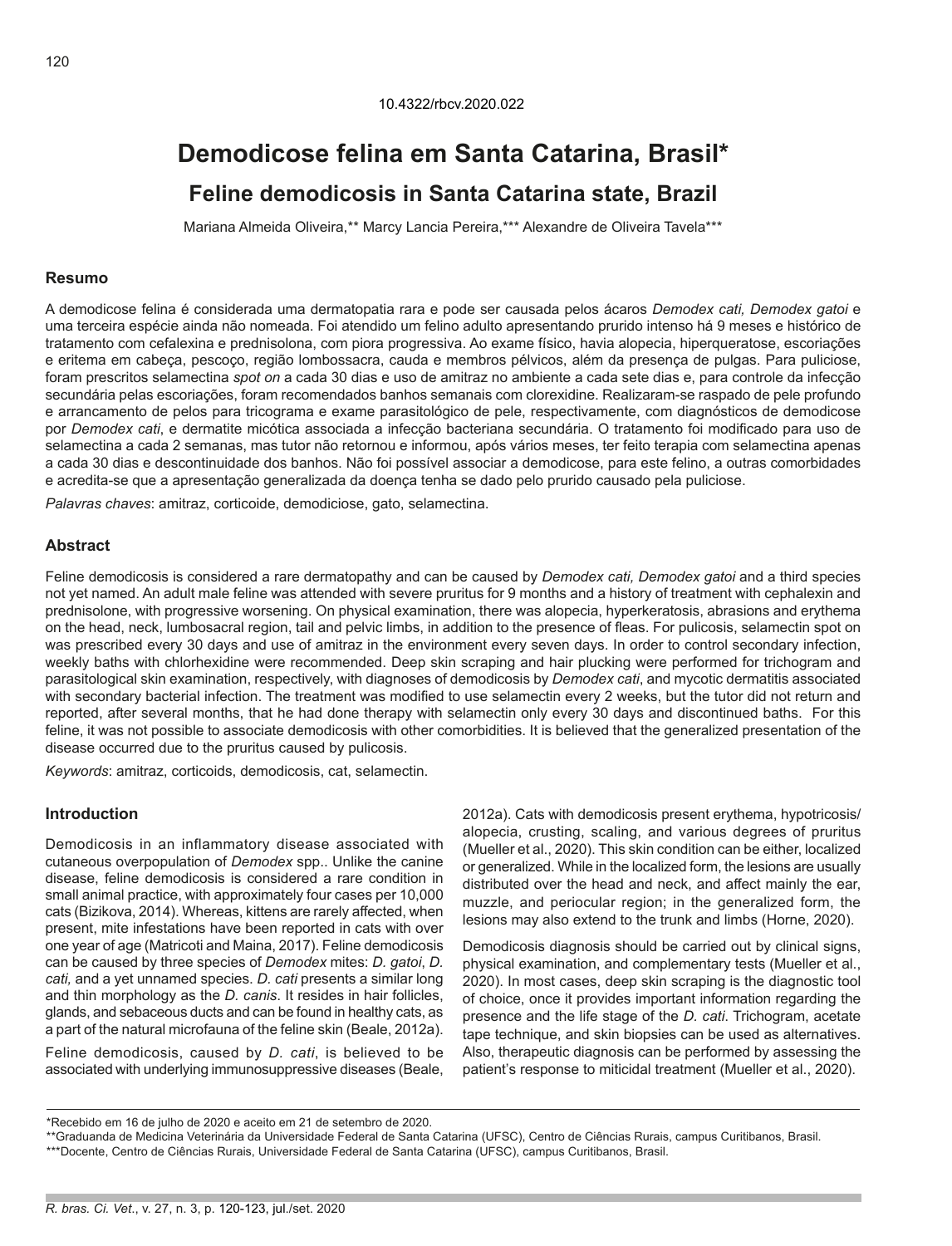Generally, patients with localized disease have a spontaneous resolution (Matricoti and Maina, 2017). By contrast, patients with generalized demodicosis, should be investigated for underlying immunosuppressive or concurrent diseases, as well as treated with specific miticidal agents (Mueller et al., 2020).

Feline demodicosis caused by *D. cati* is a rare condition in feline clinical practice and only three cases were reported in Brazil (Lustoza and Silva, 2003, Pereira et al., 2005, Valandro et al*.,*  2016). Thus, the present case report aimed to describe the first case of feline demodicosis caused by *D. cati* in Santa Catarina state, Brazil.

# **Case report**

A three-year-old, 3.250 kg, white coat, neutered male cat was referred to the Veterinary School of the Federal University of Santa Catarina (UFSC), Curitibanos campus, with a nine-month history of intense pruritus and with dermatological lesions extending from the neckline to other parts of the body. According to the tutor, the lesions began in the dorsal and ventral aspect of the cervical region. The cat was previously treated with cephalexin (30 mg/kg, PO), and prednisolone (0.5 mg/kg, PO), twice daily for 30 days, however, no clinical improvement was noticed, and the lesions were increasing. Additionally, the patient lived with a healthy cat in the same household and presented an unknown vaccination and deworming history.

On physical examination, the cat presented body condition score 2/5 and hyperemic mucosa. Skin inspection revealed flea infestation, opaque hair and symmetrical areas of alopecia with erythema, papules, hyperkeratosis, erosions and crusts in the dorsal aspect of the head, neck, lumbosacral region, tail (Figure 1), and hind limbs. The patient presented unremarkable findings during the otoscopic evaluation and negative results for Woods lamp test. Trichogram and deep skin scraping of the affected areas were carried out for parasitological examination. Selamectin (Revolution® 6%, Zoetis, Brazil) spot on with 30 days interval and a weekly body bath with 2.5% chlorhexidine shampoo were initially prescribed for pulicosis. In addition, environmental treatment using a 12.5% amitraz solution was indicated for flea control in the target areas.

After one week, the patient was rechecked. The owner reported a slight skin improvement, despite no changes in the pruritus degree. Physical examination revealed a persistent flea infestation and a decrease of the skins' hyperkeratosis and hyperemia. Results of the microscopic evaluations of the plucked hair and multiple skin scrapings revealed the presence of *Demodex cati* mites. Trichogram showed bulging areas of the medulla with consequent rupture of this structure, innumerous filamentous structures along the other side of the hair shaft, moderate amount of amorphous material in the hair bulb, crusts along the hair shaft, fracture of the hair shaft with tapered edges, and telogenic deviation. Therefore, this exam suggested the diagnosis of mycotic dermatitis with a probable secondary bacterial infection.

Immunochromatography assays were performed to detect Feline Immunodeficiency Virus (FIV) and Feline Leukemia Virus (FeLV) (FIV Ac / FeLV Ag Test Kit, Alere Veterinary Diagnosis), however, both presented negative results. Thus, Selamectin prescription was readjusted for a fortnightly interval, and weekly body baths were maintained until further recommendations. The tutor did not attend to the 30 days follow-up as requested. Phone contact was made ten months later, and the tutor reported the maintenance of Selamectin treatment once a month and justified the discontinuation of the treatment due to its costs and personal issues. Nevertheless, the tutor reported an improvement in the patient's skin appearance, however, the cat still presented mild pruritus and the dermatological condition remained unresolved.

### **Discussion**

*Demodex cati* mites can be found in healthy cats and is considered to be part of the natural microfauna of the feline skin. Similarly, to dogs, vertical infestation from mother to neonates is very likely to occur during lactation, however, there is a lack of studies describing demodicosis as a potentially transmittable disease (Mueller et al., 2020). Additionally, the vast majority of the affected cats are asymptomatics, and related cats may react differently to mite infestations on the dependence of their immune status (Matricoti and Maina, 2017). In the present report, a healthy cat was living in the same household as the affected cat and did not present clinical signs of demodicosis.

> According to Beale (2012b), the disease caused by *D. cati* may be pruritic or not and, when in its localized form, it tends to involve the face. Once the patient presented concomitant pulicosis, it is difficult to point out if the pruritus was caused by flea infestation or demodicosis.

> Despite being uncommon in an adult cat without systemic comorbidities, the patient was diagnosed with the generalized form of demodicosis due to the extensive body distribution of the skin lesions (Horne, 2020). Additionally, our findings suggest that the *Demodex cati* infestation started as the localized form, once primary lesions occurred in the dorsal and ventral aspect of the cervical region. Due to the presence of flea infestation, it is believed that the pruritus and excoriations led to the rupture of the skin barrier. Thus, this may have favored demodicosis dissemination.

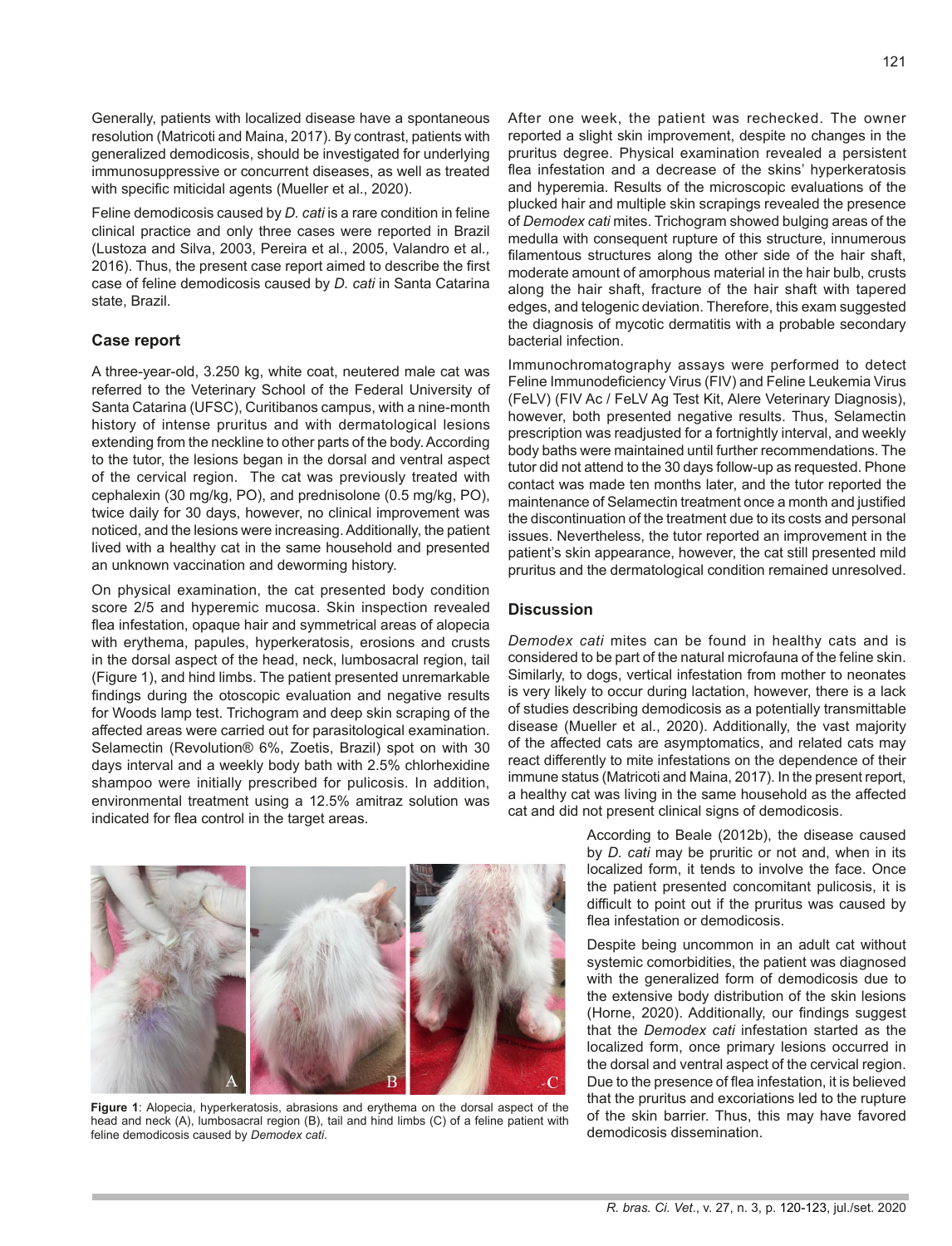In the present report, the suspect of secondary bacterial infection is a common finding associated with demodicosis, and it may occur as a result of pruritus that leads to skin lesions and accumulation of secretions in the hair follicles. Crusts, alopecia, and erythema are frequent lesions in cats with pyoderma, of which is usually reported as a secondary infection in this specie (Yu and Vogelnest, 2012). According to Yu and Volgelnest (2012), the diseases that can cause secondary bacterial pyoderma includes allergic and inflammatory skin diseases, as well as parasitic diseases such as demodicosis and pulicosis. Bacteria from the genus *Staphylococcus* spp., in particular *Staphylococcus pseudintermedius,* are the most prevalent. Despite the absence of cytology and bacterial culture of the skin, in the present report, trichogram showed crusts along the hair shaft and a moderate amount of amorphous material in the hair bulb, suggesting a probable secondary bacterial infection that may have contributed to the worsening of the patient's clinical condition.

Based on the patient's clinical signs, differential diagnoses included dermatophytosis, pemphigus foliaceus, bacterial folliculitis, dermatitis / otitis caused by *Otodectes cynotis*, infestation by *Notoedres cati*, allergic dermatitis and cutaneous lymphoma (Beale, 2012a). Yu and Vogelnest (2012) described the use of antibiotics, such as cephalexin or amoxicillin clavulanate, as the treatment of choice for pyoderma. Therefore, previous treatment with cephalexin ruled out primary bacterial folliculitis due to the ineffectiveness of this specific therapy after 30 days. Allergic dermatitis was discarded, as there was no clinical response to the initial treatment with steroidal antiinflammatory drugs. Pemphigus foliaceus was also ruled out, due to incompatible clinical signs. Notwithstanding, cutaneous lymphoma was disregarded, as it usually affects geriatric patients and generalized pruritus is not a specific finding.

The absence of ear discharge, as well as auricular lesions during the otoscopic evaluation discarded otodectic otitis, once these findings are usually expected for this condition (Lustoza and Silva, 2003). Nevertheless, infestation by *Notoedres cati* was also excluded after parasitological screening. As for dermatophytosis, despite the negative result at the Wood's lamp test, the trichogram of the plucked hair suggested the diagnosis of mycotic dermatitis due to presence of filamentary structures along the outer side of the hair shaft, as well as fractures of the hair shaft with taper edges. Thus, if present, dermatophytosis would be considered a secondary disease, as well as pyoderma.

Feline demodicosis is frequently associated with positive testing for FIV/FeLV. However, Valandro et al. (2016) reported a negative FIV/FeLV feline patient with demodicosis, which presented as an associate cause, the presence of endoparasites in the digestive tract. In the present report, the cat presented negative results for FIV / FeLV and an outdated deworming protocol. Thus, despite the absence of fecal analysis to investigate the presence of helminths, internal parasitosis can't be ruled out as an associate cause.

## **References**

BEALE, K. Feline demodicosis. *Journal of Feline Medicine and Surgery*, v. 14, n. 3, p. 209-213, 2012a.

BEALE, K. Feline Demodicosis - a consideration in the itchy or overgrooming cat. *Journal of Feline Medicine and Surgery*, v. 14, n. 3, p. 219-213, 2012b.

The use of selamectin spot on monthly and weekly use of amitraz in the environment was instituted at the first consultation, since flea control could play an important role in the pruritus. Additionally, selamectin is also effective as a miticidal agent and, despite contradictory results, when used weekly it is considered a viable option for feline demodicosis (Saari et al., 2009, Jánkzac et al., 2017). The use of amitraz solution in the environment doesn't apply for demodicosis treatment, however, if it had been used topically and in lower concentrations, it could be suitable for this purpose. In the latest consensus on canine and feline demodicosis (Mueller *et al*., 2020), amitraz, although potentially toxic, is a very effective and safe miticidal agent if used as body dips (0.0125% for healthy, non-diabetic or with heart disease). Additionally, alternative treatments for demodicosis, with weekly dips of 2% sulfur solution or weekly administration of moxidectin associated with imidacloprid could be carried out. Single use of fluralaner was also reported as an effective therapy for feline demodicosis (Matricoti and Maina, 2017).

According to Yu and Vogelnest (2012), clorexidine (2.5%) is an antiseptic agent that can be used alone or combined with systemic antibiotics such as cephalexin or amoxicillin clavulanate for superficial pyoderma. In the present report, a secondary superficial pyoderma was suspected; however, not proved. Thus, it is believed that, if the treatment was carried out as prescribed, better results could have been achieved.

At last, the authors emphasize that an efficient therapeutic protocol consists not only in defining the best clinical and drug management, the tutor's trust and cooperation are essential to perform the therapy correctly and maintain the veterinarian informed about any changes with the patient. The continuous monitoring of the feline patient is paramount to decide whether to maintain or change the medical prescription. However, due to the non-monitoring of the patient and the lack of collaboration from the tutor, it was not possible to assess the effectiveness of the prescribed therapy.

## **Conclusions**

Feline demodicosis is considered to be a rare condition, however, it should be considered as a differential diagnose among other feline dermatopathies in Brazil. Therefore, it is essential to perform complementary exams for precise and definitive diagnosis. In the present report, clinical signs were in accordance with the findings described in literature. Thus, the authors presume that skin lesions started as a localized form of demodicosis, with lesions in the neckline that extended to other parts of the body and evolved to the generalized form due to pulicosis. In addition, selamectin spot on treatment can be considered as partially effective for feline demodicosis. However, due to the lack of the patient's monitoring, it was not possible to assess long-term therapeutic response.

BIZIKOVA, P. Localized demodicosis due to Demodex cati on the muzzle of two cats treated with inhalant glucocorticoids. *Veterinary Dermatology*, v. 25, p. 222-225, 2014.

HORNE, K. Demodicose Felina. In: HORNE, K. Dermatologia de pequenos animais para técnicos e enfermeiros: *John Wiley & Sons,* Inc.*,* p. 159-164. 2020.